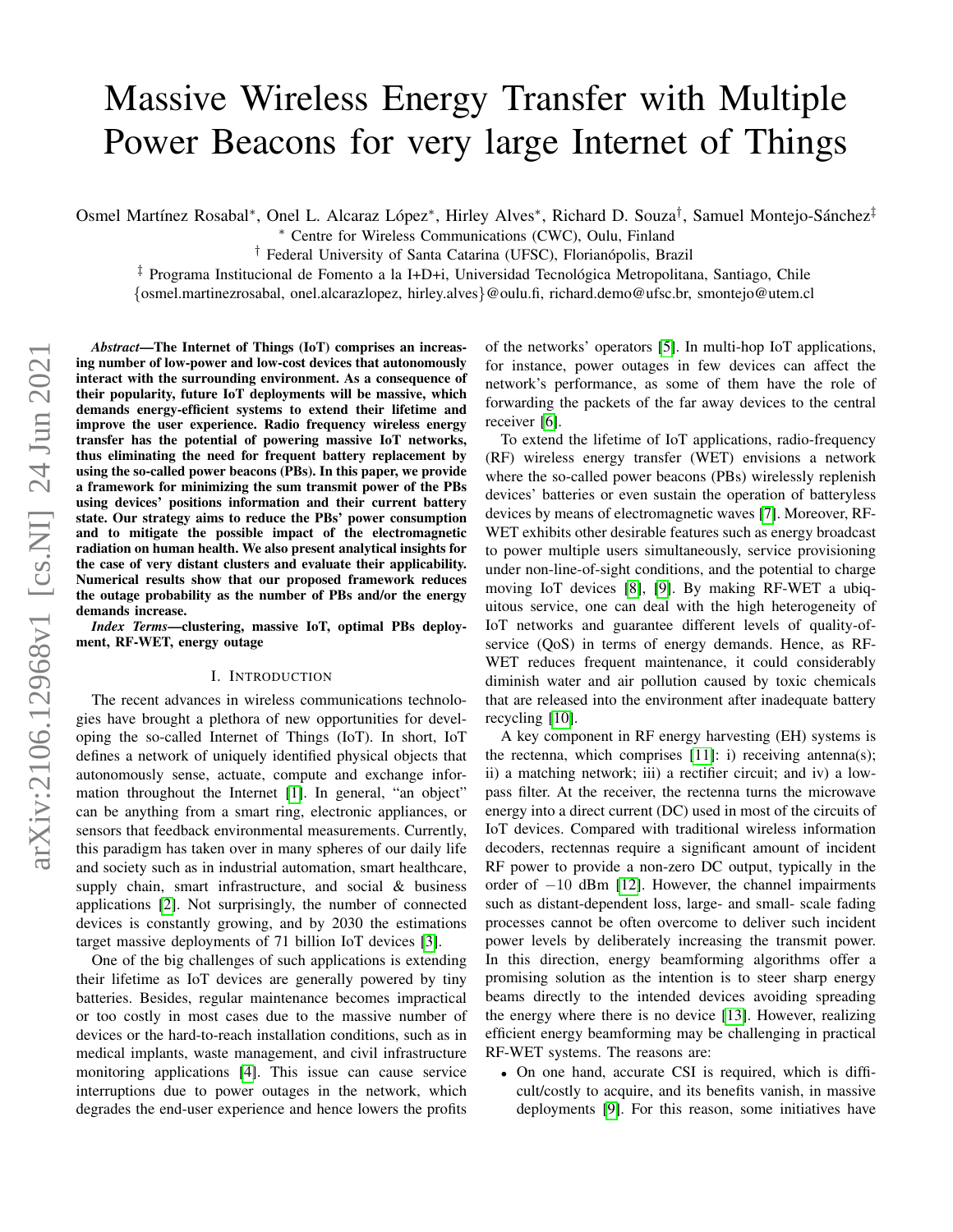been proposed to prescind from instantaneous CSI at the price of transmitting with suboptimal beamforming strategies, e.g., [\[14\]](#page-6-2), [\[15\]](#page-6-3), using statistical CSI and received energy feedback, respectively. It is worth noticing, that although both are sub-optimal strategies, their performance becomes asymptotically optimal in the presence of strong line-of-sight components and large channel training periods, respectively.

• On the other hand, energy beamforming at high transmit power increases the RF electromagnetic field radiation (RF-EMF) in relatively small incident areas whose risk on human health has concerned the research community [\[16\]](#page-6-4)–[\[18\]](#page-6-5). To evaluate the impact of the RF signals on the human health, the most frequently used metrics are: the specific absorption rate (SAR) and the plane-wave equivalent power density (PD) [\[19\]](#page-6-6).

Hence, the transmission schemes for enabling massive WET can be designed instead, over the basis of side-information such as devices' positions, statistical CSI, or even received energy feedback from the IoT devices [\[20\]](#page-6-7). At the same time, these methods must ensure sufficient energy to meet stringent QoS requirements while guaranteeing the human safety against high RF-EMF levels exposure. Last, but not less important, the algorithms for efficiently deploying the PBs also play a key role to eliminate blind spots in the network, and to distribute the energy according to the specific requirements.

## *A. Related work*

The research community has put effort into the design of PBs' deployment algorithms to meet stringent QoS requirements in the coming IoT use cases, e.g., [\[21\]](#page-6-8)–[\[25\]](#page-6-9). The authors in [\[21\]](#page-6-8) proposed a PBs' deployment algorithm that guarantees a network-wide energy availability at the devices while considering the installation/maintenance costs of PBs. They conducted experiments to show that: i) the complexity of proposed algorithms decreases as the network densifies since each PB charges more devices simultaneously; ii) PBs installation cost gets more expensive as the per-device minimum energy requirements increase; and iii) when using directional antennas at the PBs, the deployment cost reduces as the beamwidth of the antennas slim down at the price of reducing the incident RF power in the network. In [\[22\]](#page-6-10), the authors considered the scenario where a mobile PB charges the service area while moving along the area perimeter to minimize the charging time. Therein, the authors divided the service area into smaller sub-partitions and focused on the instantaneous worst position, which changes as the PB moves. In [\[23\]](#page-6-11), the authors studied the PBs' placement problem aimed to maximize the overall harvested energy. They proposed an algorithm for optimizing the positions and orientations of PBs using a piecewise linear EH model, and evaluated its performance using both numerical simulations and field experiments. In addition, [\[24\]](#page-6-12) proposed an algorithm for finding the positions and orientation of a set of PBs with different hardware capabilities to maximize the overall harvested energy. Finally, the optimal deployment of PBs for charging a massive IoT network was studied in [\[25\]](#page-6-9).

Therein, the authors optimized the PBs' positions to maximize the foreseen minimum average RF energy available in the area, since neither instantaneous CSI nor devices' locations information was available. Based on simulation results, the authors promoted distributed deployments of PBs over the installation of a centred PB radiating with the same total power to overcome the dominant impact of the distance-dependent loss.

Moreover, other works have also considered safety metrics in the WET optimization. For instance, in [\[16\]](#page-6-4) the authors studied a smart healthcare application where PBs charge wearable devices. Therein, they minimize the maximum incident power while providing sufficient energy for the wearables. In [\[17\]](#page-6-13), the authors proposed a framework for optimizing the position and height of a distributed antenna system, where each antenna is connected via underground lines to a central PB, considering a safe radiation level. In [\[18\]](#page-6-5), it is maximized the network-wide harvested energy such that the probability of exceeding a certain RF-EMF is met [\[19\]](#page-6-6).

It is worth noticing that none of these works exploits simultaneously sensors' position and battery state information. Hence, their performance has limited capabilities to act proactively to face the imminent "death" of one of its IoT devices after the total discharge of its battery.

# *B. Contributions*

Different from previous works, herein we aim to minimize the sum transmit power of the PBs such that the energy available at devices' batteries suffices for proper operation. We exploit sensors' position information to divide the IoT network into clusters each headed by a PB; and the current battery state to proactively optimize the power allocation strategy.

Our main contributions are summarized below.

- We propose a framework for optimizing PBs' positions and power allocation based on the devices' positions and their current battery state;
- We provide analytical approximations to the power allocation problem that holds when the contribution of the head PBs dominates the incident RF power within their corresponding cluster;
- Our optimization strategy has two main implications: i) to reduce the energy consumption at the PBs, possibly powered by a limited source, and ii) mitigate the possible impact of the EMF radiation on human health;
- Our results show that the outage probability decreases as the number of deployed PBs increases and/or the energy demands grow with respect to the minimum battery level for proper operation.

# *C. Organization of the paper*

Next, Section [II](#page-2-0) introduces the system model, and Section [III](#page-2-1) presents the problem formulation. We discuss the methods for finding the optimal PBs' positions and computing the power allocation in Section [IV,](#page-3-0) while in Section [V](#page-4-0) we discuss some practical considerations for implementing our strategy.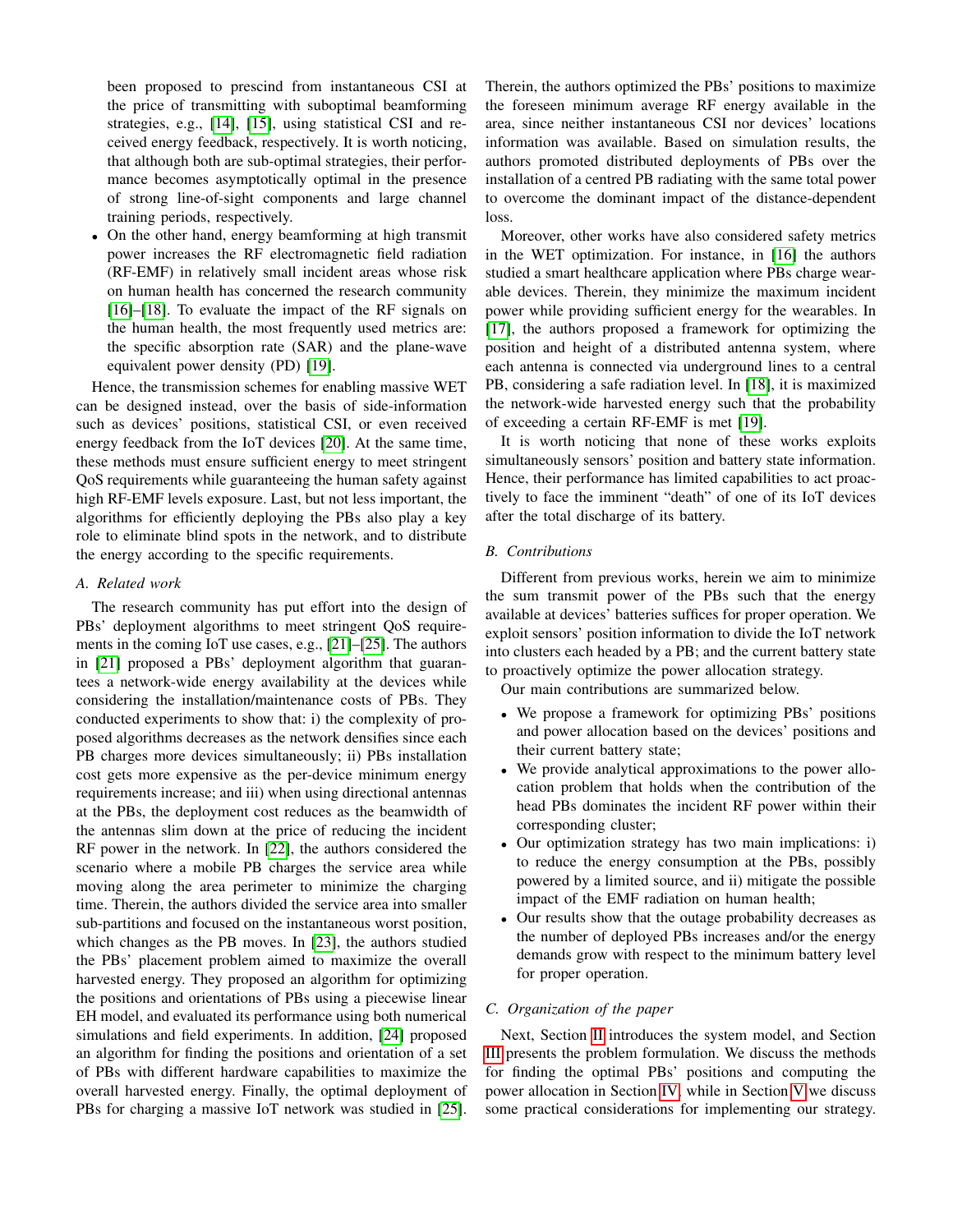TABLE I LIST OF SYMBOLS

<span id="page-2-2"></span>

| Parameter                                                                                                                                                                                                                                                                  | <b>Definition</b>                                      |  |  |
|----------------------------------------------------------------------------------------------------------------------------------------------------------------------------------------------------------------------------------------------------------------------------|--------------------------------------------------------|--|--|
| $S_i$                                                                                                                                                                                                                                                                      | $jth$ IoT device in the set S                          |  |  |
| $PB_i$                                                                                                                                                                                                                                                                     | $i^{\text{th}}$ PB in the set $\beta$                  |  |  |
| $\varrho_{j,i}$                                                                                                                                                                                                                                                            | path-loss function of the $PB_i \rightarrow EH_j$ link |  |  |
| $d_{i,i}$                                                                                                                                                                                                                                                                  | distance of the $PB_i \rightarrow EH_j$ link           |  |  |
| $\{p_i\}$                                                                                                                                                                                                                                                                  | transmit power of $PB_i$                               |  |  |
| $p_{\max}$                                                                                                                                                                                                                                                                 | PBs' maximum transmit power                            |  |  |
| $x_i$                                                                                                                                                                                                                                                                      | energy-carrying signal transmitted from $PB_i$         |  |  |
| $\tau$                                                                                                                                                                                                                                                                     | duration of a charging time slot                       |  |  |
| $\boldsymbol{t}$                                                                                                                                                                                                                                                           | time slot index                                        |  |  |
| $\{ {\bf u_j} \}$                                                                                                                                                                                                                                                          | IoT devices' locations                                 |  |  |
|                                                                                                                                                                                                                                                                            | PBs' positions                                         |  |  |
|                                                                                                                                                                                                                                                                            | battery level of $S_i$ in the time slot t              |  |  |
| $\{\begin{matrix} \mathbf{u_j} \ \mathbf{u_i} \end{matrix}\} \ \begin{matrix} E_j^{(t)} \ \alpha_j^{(t)} \end{matrix} \ \begin{matrix} E_j^{(t)} \ \xi_j^{(t)} \end{matrix} \ \begin{matrix} E_j^{(t)} \ \xi_j^{(t)} \end{matrix} \ \begin{matrix} E_j^{(t)} \end{matrix}$ | activation state of $S_i$ in the time slot t           |  |  |
|                                                                                                                                                                                                                                                                            | energy consumed by $S_i$ during the time slot t        |  |  |
|                                                                                                                                                                                                                                                                            | harvested energy of $S_i$ during the time slot t       |  |  |
|                                                                                                                                                                                                                                                                            | estimated $\xi_i^{(t)}$ for the time slot t            |  |  |
|                                                                                                                                                                                                                                                                            | EH function and its inverse respectively               |  |  |
| $G_i$                                                                                                                                                                                                                                                                      | antenna gain of $PB_i$                                 |  |  |
| $G_j$                                                                                                                                                                                                                                                                      | antenna gain of $S_i$                                  |  |  |
| $E_{\rm th}$                                                                                                                                                                                                                                                               | target energy level at the batteries                   |  |  |
| $E_{\rm max}$                                                                                                                                                                                                                                                              | devices' battery capacity                              |  |  |
| $P_{\text{active}}$                                                                                                                                                                                                                                                        | devices' power consumption in active mode              |  |  |
| $P_{\rm sleep}$                                                                                                                                                                                                                                                            | devices' power consumption in sleep mode               |  |  |



<span id="page-2-3"></span>Fig. 1. System model.

In Section [VI,](#page-4-1) we show and analyze numerical results, and finally, Section [VII](#page-5-11) concludes the paper.

*Notation:* Herein, we use boldface lowercase letters to denote column vectors, e.g.,  $\mathbf{x} = \{x_i\}$ . The operator  $|\cdot|$  can represent either the absolute value for scalars or the cardinality of a set, while  $||x||_p = (\sum_{\forall i \geq 1} |x_i^p|)^{1/p}$  denotes the  $\ell_p$ -norm [\[26,](#page-6-14) eq. (1)]. Moreover,  $\mathbb{P}[A]$  is the probability of event A and  $\mathbb{E}[x]$  denotes the expectation of the randon variable x, whereas  $\mathcal{O}(\cdot)$  is the big-O notation, which specifies worstcase complexity. Table [I](#page-2-2) lists the symbols used throughout the paper.

## II. SYSTEM MODEL

<span id="page-2-0"></span>Let us consider that a set  $\mathcal{B} = \{PB_i|i = 1, 2, ..., |\mathcal{B}|\}$ of PBs wirelessly powers a set  $S = \{S_i | j = 1, 2, \ldots, |\mathcal{S}|\}$ of IoT devices deployed in a certain area A as shown in Figure [1.](#page-2-3) Each  $PB<sub>i</sub>$  is equipped with an omnidirectional antenna and transmits an energy-carrying signal  $x_i$  that satisfies

 $\mathbb{E}[|x_ix_{i'}|] = 0$  with  $i \neq i'$ , and  $\mathbb{E}[|x_i|^2] = p_i$ ,  $\forall PB_i, PB_{i'} \in \mathcal{B}$ , where  $p_i$  denotes the transmit power. We assume that the positions of the IoT devices are known<sup>[1](#page-2-4)</sup> and denoted by  $\mathbf{u}_j \in \mathbb{R}^2$ , while PBs locations have coordinates  $\mathbf{u}_i \in \mathbb{R}^2$ , both in the Cartesian system. The distance of the link  $PB_i \rightarrow S_j$ is denoted by  $d_{j,i} = ||\mathbf{u}_j - \mathbf{u}_i||_2$ , while its path loss is given by

$$
\rho_{j,i} = \mathcal{F}(d_{j,i}).\tag{1}
$$

Each IoT device  $S_i$  carries a rechargeable battery and harvests

<span id="page-2-6"></span>
$$
\xi_j^{(t)} = \tau \mathcal{G} \left( \sum_{i=1}^{|\mathcal{S}|} p_i^{(t)} \rho_{j,i} \right), \tag{2}
$$

energy units in a time slot t of duration  $\tau$ . Herein, we consider that each charging time slot is sufficiently long so channel fluctuations may approximately average out, thus, impacting little the performance. The function  $\mathcal{G} : \mathbb{R}^+ \to \mathbb{R}^+$ characterizes the non-linear energy harvesting model of the IoT devices and distinguishes three regions [\[28\]](#page-6-15): i) zero-output power, in which the incident RF power is below the sensitivity of the EH circuit; ii) input power-dependent region, where the output DC power is an increasing non-linear function of the input RF power; iii) saturation region, in which the output DC power becomes constant and independent of the input signal.

Finally, the residual battery energy of device  $S_j$  is denoted by  $E_j$ , and its current activation state by  $\alpha_j \in \{0, 1\}$ . In idle/sleep mode ( $\alpha_j = 0$ ), the power consumption of IoT devices is  $P_{\text{sleep}}$ , whereas in active mode  $(\alpha_j = 1)$ , it is  $P_{\text{active}}$ . Hence, at the beginning of the charging time slot  $t+1$ , the battery level is updated according to

$$
E_j^{(t+1)} \leftarrow \min(E_j^{(t)} + \xi_j^{(t)} - \Delta E_j^{(t)}, E_{\text{max}}),\tag{3}
$$

where

$$
\Delta E_j^{(t)} = \tau \left[ (1 - \alpha_j^{(t)}) P_{\text{sleep}} + \alpha_j^{(t)} \right) P_{\text{active}} \right],\tag{4}
$$

corresponds to the consumed energy during the time slot  $t$ , and  $E_{\text{max}}$  is the battery capacity.

Moreover, we consider that the devices feedback their current battery state over reliable channels. This information is used by the PBs to optimize their power allocation strategy.

#### III. PROBLEM FORMULATION

<span id="page-2-1"></span>Our main goal is to minimize the sum PBs' transmit power such that the actual energy in the batteries  $E_j, \forall S_j \in \mathcal{S}$ , is above an energy threshold  $E_{\text{th}}$  at the end of the charging time slot. The optimization problem can be formulated as follows

$$
\mathbf{P1}: \min_{\{p_i^{(t)}\}, \{\mathbf{u}_i\}} \sum_{b=1}^{B} p_i^{(t)} \tag{5a}
$$

$$
\text{s.t.} \qquad E_j^{(t-1)} + \tilde{\xi}_j^{(t)} \ge E_{\text{th}}, \quad \forall S_j \in \mathcal{S}, \tag{5b}
$$

<span id="page-2-7"></span><span id="page-2-5"></span>
$$
p_i^{(t)} \le p_{\text{max}}, \qquad \forall \text{PB}_i \in \mathcal{B}. \qquad \text{(5c)}
$$

<span id="page-2-4"></span><sup>1</sup>In many massive IoT applications, devices tend to have fixed positions or limited mobility, therefore position knowledge can be acquired at deployment or estimated via previous transmissions [\[27\]](#page-6-16).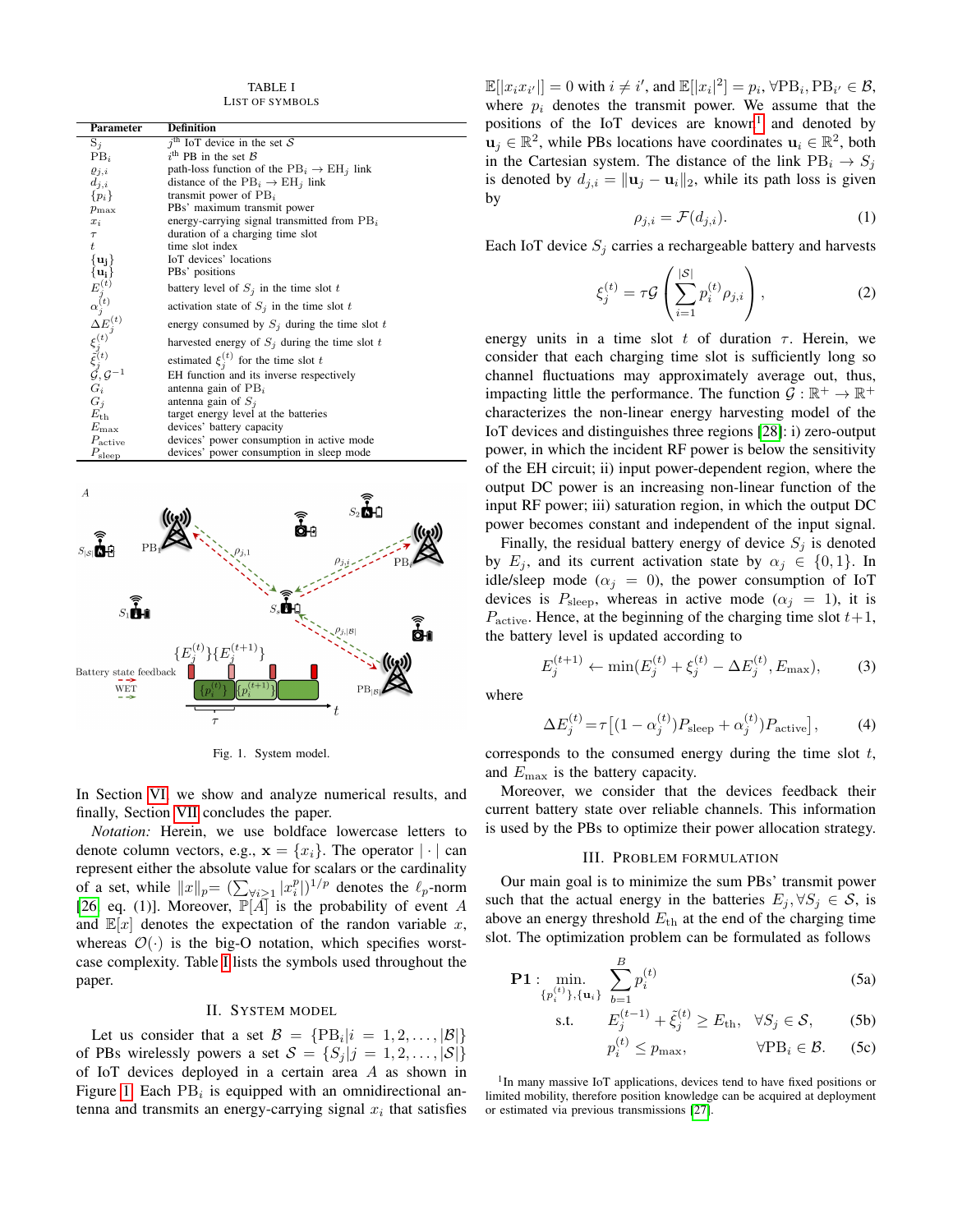Notice that the constraint [\(5b\)](#page-2-5) considers an estimate harvested energy  $\tilde{\xi}_j^{(t)}$  given by [\(2\)](#page-2-6), that should suffice to replenish devices' batteries above the threshold  $E_{\text{th}}$ , during the next time slot. Herein, we consider  $\mathcal{F}(\cdot)$  to be known in advance via prior measurement campaigns [\[29\]](#page-6-17) and using machine learning/artificial intelligence [\[30\]](#page-6-18) methods, but in practice this will never be exact, and estimation errors will affect somewhat the performance. Moreover, the constraint [\(5c\)](#page-2-7) guarantees that the transmit power doesn't violate PBs' hardware specifications or EMF regulations.

This problem is non-convex and highly non-linear in general due to the relationship between the distance and the path-loss function and the non-linearity of the function  $\mathcal{G}(\cdot)$ , and to the best of the authors' knowledge it cannot be written in convex form. Therefore, a global optimum solution is not guaranteed by any solver.

# IV. OPTIMIZATION FRAMEWORK

<span id="page-3-0"></span>To solve P1, we propose a two-step method: i) first optimize PBs' positions by taking advantage of the knowledge about devices' positions while keeping the transmit power constant; and then ii) solve the optimal power allocation problem.

# *A. PBs deployment optimization based on clustering*

Herein, we utilize the well-known K-Means clustering algorithm [\[31\]](#page-6-19) to place the PBs as head clusters. Note that since the path-loss function depends on the Euclidean distance between PBs and IoT devices, the K-Means approach seems an appealing choice for solving our problem. However, we propose a slight modification of the original algorithm. Our approach aims to minimize the distance from each PB to the farthest sensor in its cluster, which impacts the ultimate incident power. Thus, the proposed algorithm re-computes the PBs' positions as Chebyshev centres.

Let  $S_i \subset S$  denotes the subset of IoT devices associated with  $PB_i$  after running the K-Means algorithm, and given by

<span id="page-3-4"></span>
$$
\mathcal{S}_i = {\mathbf{u}_j : \|\mathbf{u}_j - \mathbf{u}_i\|_2 \leq \|\mathbf{u}_j - \mathbf{u}_{i'}\|_2},\tag{6}
$$

with  $i' \neq i$ ,  $\forall PB_i, PB_{i'} \in \mathcal{B}$ . Then, each K-Chebyshev PBs positions is updated according to

$$
\mathbf{u}_i = \underset{\mathbf{u} \in \mathbb{R}^2}{\text{argmin}} \ \underset{S_j \in \mathcal{S}_i}{\text{max}} \ \|\mathbf{u}_j - \mathbf{u}\|_2,\tag{7}
$$

which can be found by solving the following equivalent convex problem

$$
\mathbf{P2}: \min_{\mathbf{u}_i, r_i} \quad r_i \tag{8a}
$$

$$
\text{s.t.} \qquad \|\mathbf{u}_j - \mathbf{u}_i\|^2 - r_i \le 0, \quad \forall S_j \in \mathcal{S}_i,\qquad(8b)
$$

where  $\sqrt{r_i}$  is the radius of the minimal-radius circumference enclosing all the devices in  $S_i$ . Since **P2** is now convex, we can solve it using standard solvers packages such as CVX [\[32\]](#page-6-20), [\[33\]](#page-6-21).

Algorithm [1](#page-3-1) details the steps for determining the PBs' positioning based on clustering. Notice that the step [5](#page-3-2) determines the cluster each device belongs to, while and step [6](#page-3-3) updates the clusters' centroids according to the mean of each cluster.

# <span id="page-3-1"></span>Algorithm 1 Clustering-based PBs deployment

<span id="page-3-3"></span><span id="page-3-2"></span>1: Input:  $\{u_i\}$ ,  $\mu$ 2: Set  $k = 0$ 3: Initialize  $\{u_i^0\}$ 4: repeat 5: Compute  $S_i^{(k)}$  according to [\(6\)](#page-3-4)  $\mathbf{6:} \qquad \mathbf{u}_{i}^{(k+1)} = \frac{1}{|\mathcal{S}_{i}^{(k)}|} \sum_{\mathbf{u}_{j} \in \mathcal{S}_{i}^{k}} \mathbf{u}_{j}$ 7:  $k \leftarrow k + 1$ 8: **until**  $\|\mathbf{u}^{(k+1)}_i - \mathbf{u}^{(k)}_i\|_2 \leq \mu$ 9: Solve P2 10: **Output:**  $\{u_i^{(k+1)}\}$ 

The loop ends when the centroids' positions do not change significantly, according to the error parameter  $\mu$ . Finally, once the cluster assignment is done, the algorithm re-computes the clusters' centroids with the solutions of problem P2.

### *B. PBs' power optimization*

Once we find the PBs' positions, P1 becomes a linear programming (LP) problem in  $\{p_i\}$  since [\(5b\)](#page-2-5) is turned into a linear system in the form

<span id="page-3-5"></span>
$$
\sum_{i=1}^{|\mathcal{B}|} p_i^{(t)} \rho_{j,i} \ge \mathcal{G}^{-1}\left(\frac{E_{\text{th}} - E_j^{(t-1)}}{\tau}\right), \ \forall S_j \in \mathcal{S}, \quad (9)
$$

where  $\mathcal{G}^{-1}(\cdot)$  denotes the inverse of the EH function. Then, the resulting LP with  $|\mathcal{B}|$  variables and  $|\mathcal{S}| + |\mathcal{B}|$  inequality constraints can be efficiently solved using interior-point methods with an accuracy  $\epsilon$  in  $\mathcal{O}(\sqrt{|\mathcal{S}|}\log(1/\epsilon))$  iterations, where each iteration demands  $\mathcal{O}(|\mathcal{S}|^3)$  arithmetic operations [\[34\]](#page-6-22).

*1) Approximate power allocation strategy:* It is worth noticing that as the clusters are more separated, the contribution of the head PB dominates the incident RF power in its corresponding cluster. This might be the case when the IoT network has a highly sparse deployment of EH IoT devices arranged in very separated clusters, or when the distancedependent loss is sufficiently strong to neglect the power contribution from neighbour clusters. In both cases, we can neglect the contribution of the neighbour PBs, and the linear system [\(9\)](#page-3-5) reduces to

$$
p_i^{(t)} \rho_{j,i} \ge \mathcal{G}^{-1}\left(\frac{E_{\text{th}} - E_j^{(t-1)}}{\tau}\right), \ \forall S_j \in \mathcal{S}_i, \qquad (10)
$$

<span id="page-3-6"></span>
$$
p_i^{(t)} \stackrel{(a)}{=} \max_j \left[ \rho_{j,i}^{-1} \mathcal{G}^{-1} \left( \frac{E_{\text{th}} - E_j^{(t-1)}}{\tau} \right) \right],\tag{11}
$$

where  $(a)$  comes from considering the device with the higher product of path loss and energy demands. Observe that if  $p_i$ , computed as in [\(11\)](#page-3-6), is not greater than  $p_{\text{max}}$ , it constitutes a low-complexity solution to the power allocation problem. Otherwise, the resulting power allocation is not feasible in the sense that  $PB_i$  is just allowed to transmit with a maximum power  $p_{\text{max}}$ , which in this case does not suffice the devices'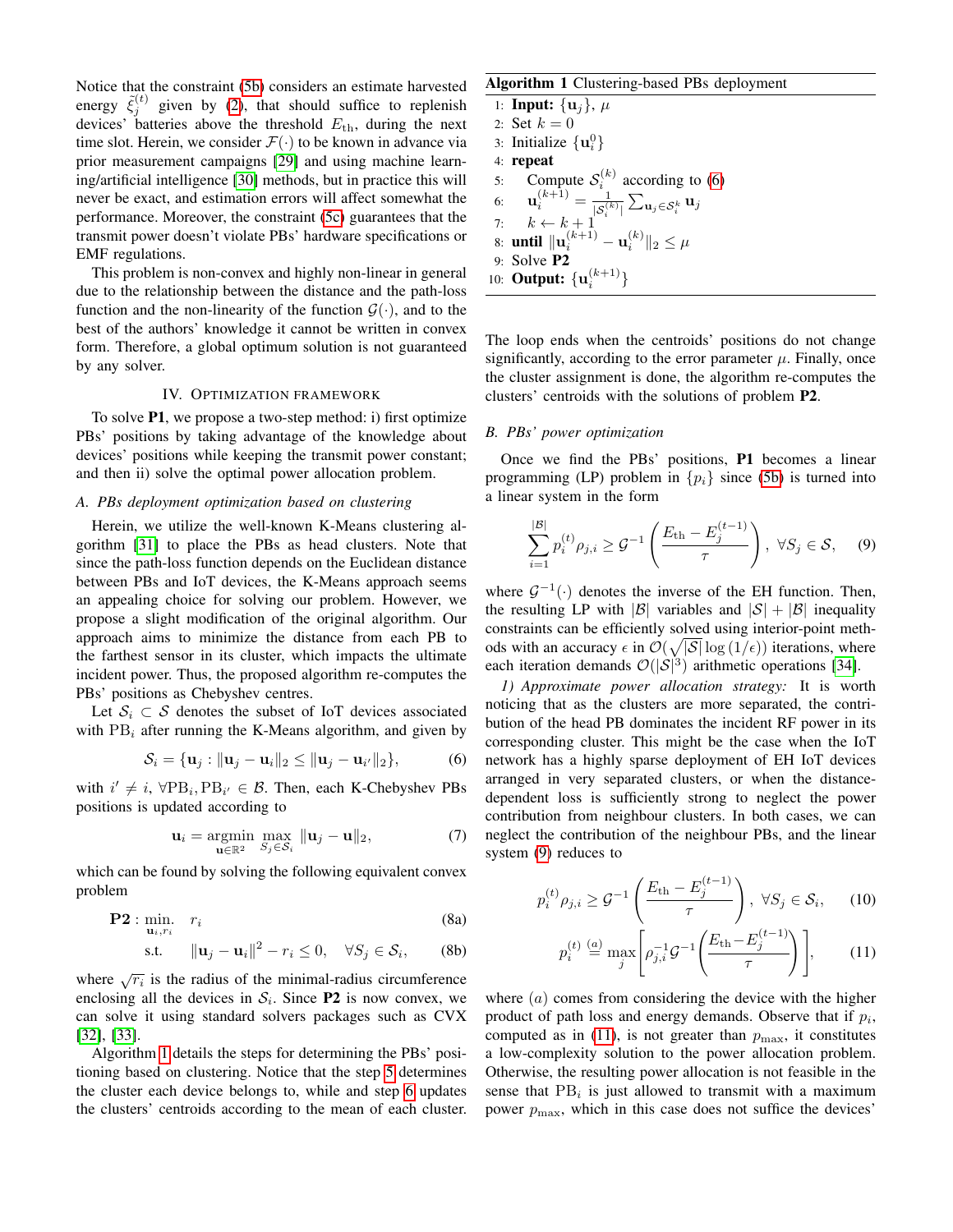TABLE II DEFAULT SIMULATION PARAMETERS.

<span id="page-4-2"></span>

| Parameter     | Value                      | <b>Parameter</b>    | Value          |
|---------------|----------------------------|---------------------|----------------|
|               | $30 \times 15 \text{ m}^2$ |                     | 120 s          |
| $E_{\rm max}$ |                            | $P_{\rm sleep}$     | $10 \mu W$     |
| $\alpha_i$    | $\sim$ Beta $(0.5, 0.5)$   | $P_{\text{active}}$ | $1 \text{ mW}$ |
|               | $2.4$ GHz                  | $G_iG_i$            | 24             |
|               | 64                         | $p_{\max}$          | w              |

energy requirements. In any case, the power allocation can be set as

$$
p_i^{*(t)} = \min(p_i^{(t)}, p_{\max}),\tag{12}
$$

to allow satisfying, at least partially, the devices' energy requirements. Notice that, to obtain the optimal solution  $\{p_i^{*(t)}\}$ we just require at most  $\mathcal{O}(|\mathcal{S}| + 2|\mathcal{B}|)$  arithmetic operations.

# V. PRACTICAL CONSIDERATIONS

<span id="page-4-0"></span>Herein, we discuss the practicalities for implementing the proposed strategy. First, notice that clustering requires devices' location information, which can be provided during the network planning in static deployments. However, in quasi-static or mobile scenarios, clustering as a positioning strategy may require that also the PBs can move/fly to update their position as the network changes.

Another detail to consider is that battery state feedback is subject to the channel impairments and hence, not all PBs could reliably receive it all the time. In this direction, we propose that PBs collect devices' battery state and validate this information in a distributed way based on previous updates, statistics of devices' activation probabilities, and devices' power consumption. For instance, the PBs can have a highly reliable link between them, over which they can run a blockchain-based lightweight algorithm to validate all energy transactions [\[35\]](#page-6-23).

Finally, due to the inherent characteristics of the EH circuit the charging period may take more than one time slot. That is, if the energy requirements of an IoT device surpass the amount it can harvest during the time  $\tau$ , then the optimization problem will be infeasible and the system will have to schedule additional time slots, until the device finally meets the energy requirements.

#### VI. NUMERICAL RESULTS

<span id="page-4-1"></span>In this section, we present numerical results on how to address P1. The default parameters for simulations are listed in Table [II](#page-4-2) unless we establish the contrary. For the EH circuit of the IoT devices we adopt the sigmoidal-based model in [\[36\]](#page-6-24)

$$
\mathcal{G}(x) = \frac{\varpi (1 - e^{-c_1 x})}{(1 + e^{-c_1 (x - c_0)})},\tag{13}
$$

whose inverse is

$$
G^{-1}(y) = -\frac{1}{c_1} \ln \left( \frac{\varpi - y}{y e^{c_0 c_1} + \varpi} \right),
$$
 (14)

where  $\varpi = 10.73$  mW is the saturation level, x is the incident RF power, y the harvested energy, and  $c_0 = 5.365$ ,  $c_1 =$ 



<span id="page-4-3"></span>Fig. 2. Clustering-based PBs' positioning approach, where the circumferences represents the clusters' limits and the numbers their corresponding index.

0.2308 are unitless constant obtained by standard curve fitting using the measurement data in [\[37\]](#page-6-25).

As a metric of QoS, we consider the energy outage probability. That is, an IoT device is in outage if the actual battery state at the beginning of the charging slot is insufficient for it to operate for  $\tau$  time units. That is,

$$
P_j = \mathbb{P}[E_j^{(t)} < \Delta E_j^{(t)}],\tag{15}
$$

and the average outage probability, i.e., the average probability of having one device in outage, is

$$
P_{\text{out}} = \mathbb{E}[P_j].\tag{16}
$$

Finally, we adopt the log-distance path-loss model

$$
\rho_{j,i} = G_i G_j \left(\frac{\lambda}{4\pi}\right)^2 d_{j,i}^{-2.7},\tag{17}
$$

where  $G_i$  and  $G_j$  denote the antenna gains of PB<sub>i</sub> and  $S_j$ , respectively, and  $\lambda$  is the wavelength of the energy-carrying signals.

Figure [2](#page-4-3) depicts the clustering strategy for positioning the PBs using both the original K-Means algorithm and the clustering with K-Chebyshev centroids. The reader can notice that both strategies lead to different PBs deployments. Indeed, taking the seventh cluster as an example, we can see that the K-Chebyshev centroid has a lower maximum intra-cluster distance with respect to the K-Means solution.

Figure [3](#page-5-12) illustrates the impact of the energy threshold  $E_{\text{th}}$ on the optimal sum transmit power and the outage probability for  $|\mathcal{B}| = 15$ . As the devices' energy demands are tightened, the PBs' transmit power increases and the outage probability decreases. In particular, K-Chebyshev centering achieves better results in almost all cases, as it maximizes the minimum incident RF power within each cluster. Moreover, the approximation [\(11\)](#page-3-6) achieves lower values of sum transmit power at the cost of a poorer performance in terms of energy outage probability since it considers each cluster as an independent network. From these plots, we can define the optimal energy threshold  $E_{\text{th}}^{*}$  as the value from which the outage probability doesn't improve significantly. For this particular deployment, we have  $E_{\text{th}}^* = 0.4$  J approximately.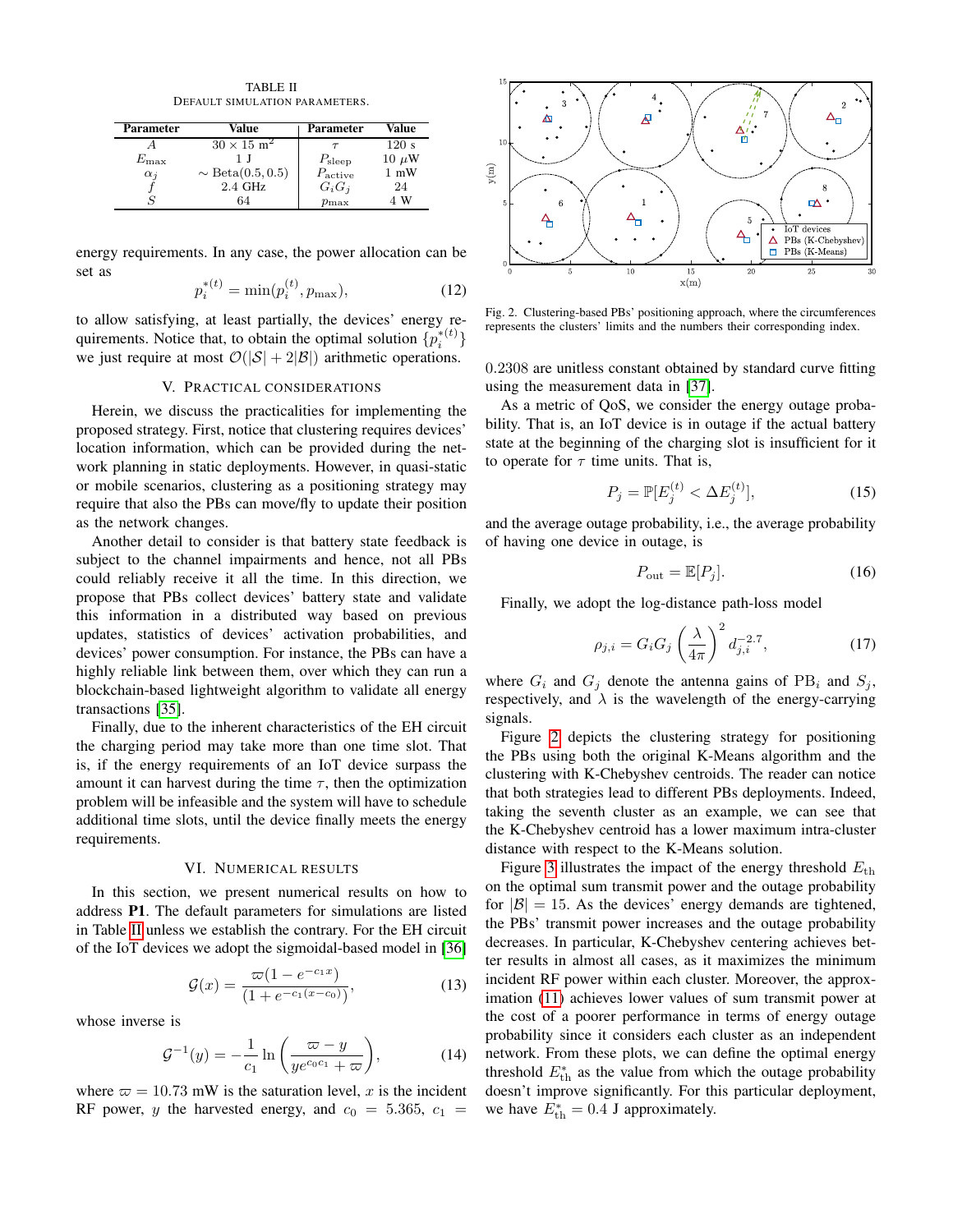

<span id="page-5-12"></span>Fig. 3. Network performance vs  $E_{\text{th}}$ , for  $|\mathcal{B}| = 15$ , in terms of: i) sum transmit power (top) and ii) outage probability (bottom).

Although the approximation [\(11\)](#page-3-6) performs poorly for a relatively large number of PBs, we can observe in Figure [4](#page-5-13) that when  $|\mathcal{B}| \leq 6$  it holds accurate due to the very low contribution of neighbor clusters. The curve  $\frac{|B|p_{\text{max}}}{\text{d}$  delimits the feasible region over which the PBs can transmit their energy-carrying signals without violating the constraint [\(5c\)](#page-2-7).

# VII. SUMMARY AND CONCLUSIONS

<span id="page-5-11"></span>In this paper, we studied the sum power minimization problem of PBs for powering an IoT deployment. For solving this problem, we first used the devices' positions information to arrange clusters in the network, each headed by a PB, and then optimize the power allocation strategy based on the current devices' battery states. In order to obtain fairer results for the worst-positioned device within each cluster, we proposed a modification of the traditional K-Means algorithm for re-computing the clusters' centroids called K-Chebyshev centering. Numerical results show that this approach achieves better results in terms of outage probability with less sum transmit power when there is a large number of PBs.

#### **ACKNOWLEDGMENT**

This research has been financially supported by Academy of Finland, 6Genesis Flagship (Grant no318927) and EE-IoT (no319008), by CNPq, Print CAPES-UFSC "Automation 4.0", and RNP/MCTIC (Grant 01245.010604/2020-14) 6G Mobile Communications Systems in Brazil, as well as by ANID FONDECYT Iniciación No. 11200659 in Chile.



<span id="page-5-13"></span>Fig. 4. Network performance vs  $|\mathcal{B}|$ , for  $E_{th} = 0.25$  J, in terms of: i) sum transmit power (top) and ii) outage probability (bottom).

#### **REFERENCES**

- <span id="page-5-0"></span>[1] M. Younan, E. H. Houssein, M. Elhoseny, and A. A. Ali, "Challenges and recommended technologies for the Industrial Internet of Things: A comprehensive review," *Measurement*, vol. 151, p. 107198, 2020.
- <span id="page-5-1"></span>[2] P. Goyal, A. K. Sahoo, T. K. Sharma, and P. K. Singh, "Internet of Things: Applications, security and privacy: A survey," *Materials Today: Proceedings*, vol. 34, pp. 752–759, 2021.
- <span id="page-5-2"></span>[3] F. Grijpink, E. Kutcher, A. Ménard, S. Ramaswamy, D. Schiavotto, J. Manyika, M. Chui, R. Hamill, and E. Okan, "Connected world: An evolution in connectivity beyond the 5G revolution," *McKinsey Glob. Inst.*, no. 304, p. 2, 2020.
- <span id="page-5-3"></span>[4] S. J. Ramson, S. Vishnu, and M. Shanmugam, "Applications of Internet of Things (IoT) - An overview," in *5th International Conference on Devices, Circuits and Systems (ICDCS)*, 2020, pp. 92–95.
- <span id="page-5-4"></span>[5] S. Zeadally, F. K. Shaikh, A. Talpur, and Q. Z. Sheng, "Design architectures for energy harvesting in the Internet of Things," *Renewable and Sustainable Energy Reviews*, vol. 128, p. 109901, 2020.
- <span id="page-5-5"></span>[6] P. S. Lakshmi, M. G. Jibukumar, and V. S. Neenu, "Network lifetime enhancement of multi-hop wireless sensor network by RF energy harvesting," in *International Conference on Information Networking (ICOIN)*, 2018, pp. 738–743.
- <span id="page-5-6"></span>[7] N. H. Mahmood, S. Böcker, A. Munari, F. Clazzer, I. Moerman, K. Mikhaylov, O. Lopez, O.-S. Park, E. Mercier, H. Bartz *et al.*, "White paper on critical and massive machine type communication towards 6G," *arXiv preprint arXiv:2004.14146*, 2020.
- <span id="page-5-7"></span>[8] Y. Zeng, B. Clerckx, and R. Zhang, "Communications and signals design for wireless power transmission," *IEEE Transactions on Communications*, vol. 65, no. 5, pp. 2264–2290, 2017.
- <span id="page-5-8"></span>O. L. A. López, H. Alves, R. D. Souza, S. Montejo-Sánchez, E. M. G. Fernandez, and M. Latva-aho, "Massive wireless energy transfer: Enabling sustainable IoT towards 6G era," *IEEE Internet of Things Journal*, pp. 1–1, 2021.
- <span id="page-5-9"></span>[10] Q. Liu, K. S. Yildirim, P. Pawełczak, and M. Warnier, "Safe and secure wireless power transfer networks: challenges and opportunities in RFbased systems," *IEEE Communications Magazine*, vol. 54, no. 9, pp. 74–79, 2016.
- <span id="page-5-10"></span>[11] K. W. Choi, S. I. Hwang, A. A. Aziz, H. H. Jang, J. S. Kim, D. S. Kang, and D. I. Kim, "Simultaneous wireless information and power transfer